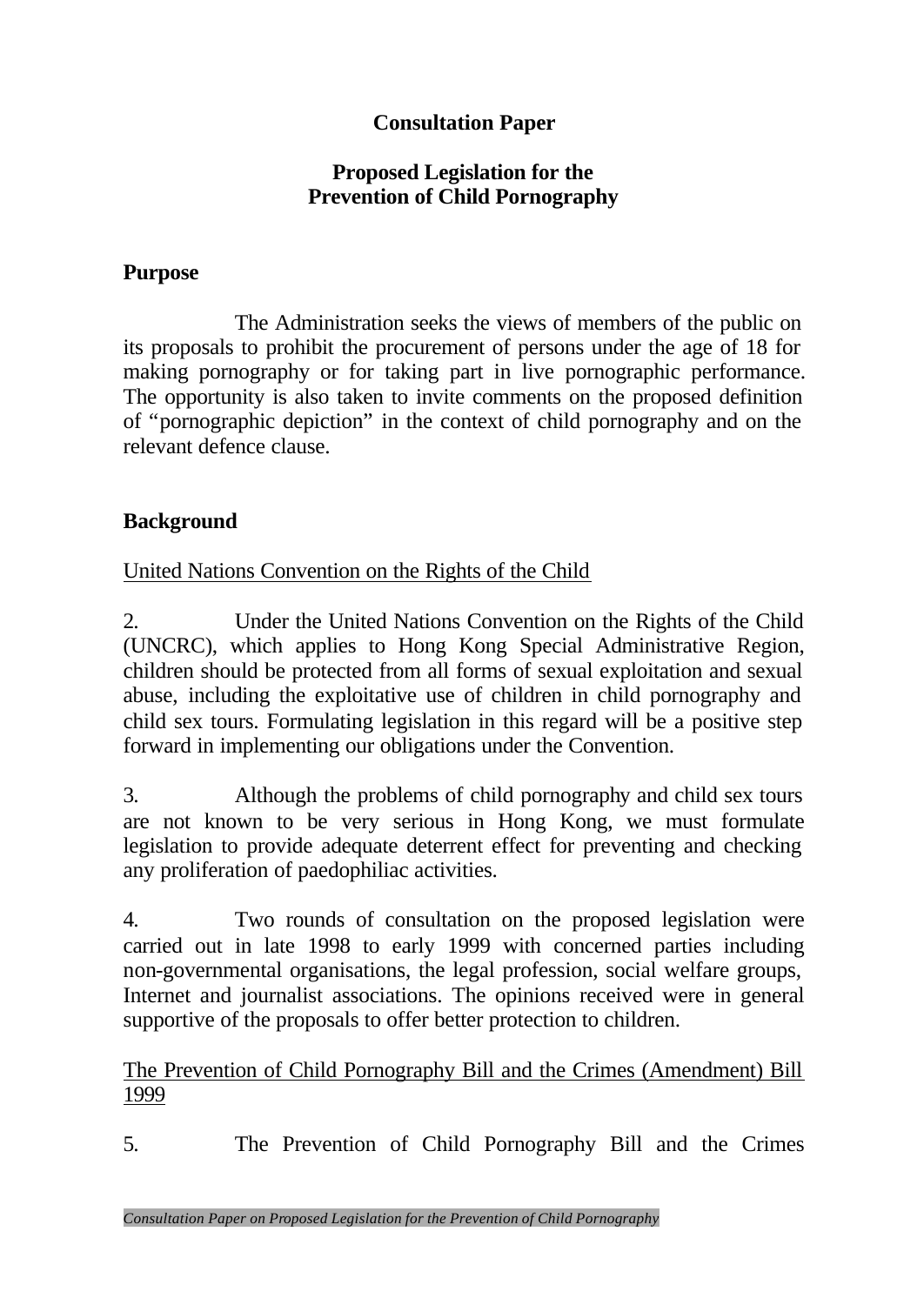(Amendment) Bill 1999 were therefore prepared. The two bills aimed at offering better protection to children against child pornography and child sex tourism respectively. After their publication in the Gazette on 25 June 1999, they were introduced into the Legislative Council on 7 July 1999. Their main proposals were –

- (a) criminalising the printing, making, producing, reproducing, importing, copying, distribution, publication, advertising and possession of child pornography, and procurement of children for making child pornography; and
- (b) providing for extra-territorial application of certain existing sexual offences against children and prohibiting the arranging and advertising of child sex tours.

However, the bills lapsed on 30 June 2000 when the Legislative Council term ended then.

6. The opportunity has been taken to revise, mainly, the Prevention of Child Pornography Bill before re-introduction because, after the publication of the bills in the Gazette, there were criticisms that the definition of "child pornography" was too broad and the defence clause was inappropriate. We have since taken into account these comments and sought to refine the proposed legislation.

### International Labour Convention No. 182

7. While the revised Bill was under preparation, the Administration was asked to consider if the International Labour Convention No. 182 (ILC 182), which was adopted by the International Labour Organisation in 1999, should be applied to the Hong Kong Special Administrative Region. Its purpose was to prohibit and eliminate the worst forms of child labour.

8. The ILC 182 is an important and widely ratified international labour convention. Member States which ratify the ILC 182 shall take immediate and effective measures to secure the prohibition and elimination of the worst forms of child labour. Under the ILC 182, "child" applies to all persons under the age of 18 years and "the worst forms of child labour" comprises, among other things, the use, procuring or offering of a child for the production of pornography or for pornographic performances. The Administration considers that the ILC 182 should be applied to the Hong Kong Special Administrative Region for the better protection of children. It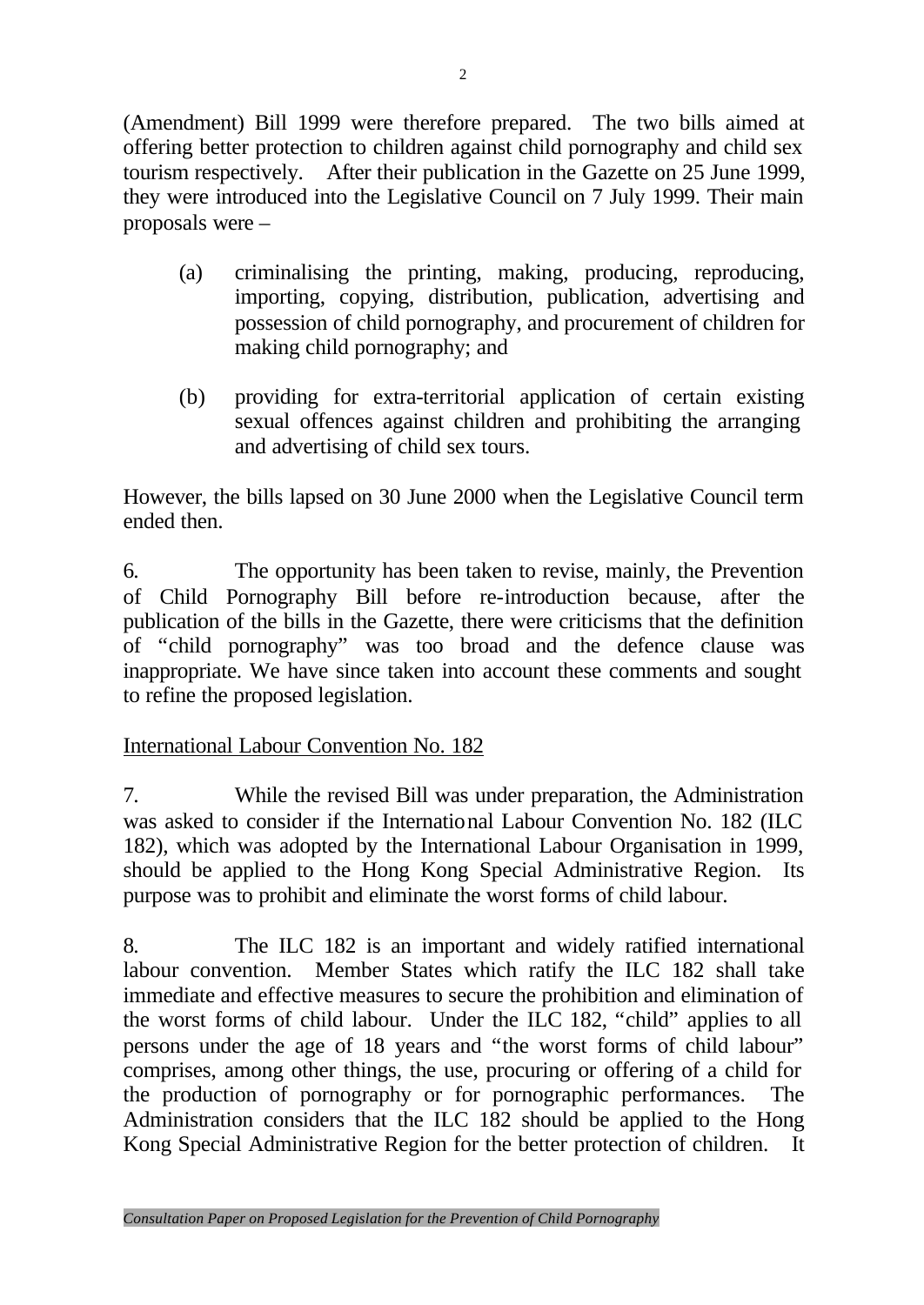is therefore important that we should impose sanctions on the procurement, use and offering of persons under the age of 18 for making pornography or for taking part in pornographic performances by including appropriate provisions in the revised Prevention of Child Pornography Bill (Please refer to paragraphs 16-19 below). The enactment of the proposed legislation will enable the HKSAR to comply with the ILC 182 and more importantly, to afford our children with adequate protection against exploitative use in pornography.

# **Definition of Child Pornography**

9. In the Prevention of Child Pornography Bill published in 1999 (referred to as "the 1999 Bill" hereafter), *child pornography* meant –

- (a) a film, photograph, publication or computer-generated image or picture that indecently depicts a person who is, or looks like, a person under the age of 16 and includes data stored on a computer disc or by other electronic means which is capable of conversion into such a film, photograph, publication, image or picture; or
- (b) any object that indecently depicts a person who is, or looks like, a person under the age of 16.

10. Having considered the public comments received since and the definitions in similar legislation in US, Canada, Australia and an Optional Protocol under UNCRC, we have made an attempt to revise the definition to make it more clear and precise. Under our new proposals, *child* will still mean a person under the age of 16 years and *child pornography* means –

- (a) a photograph, film, computer-generated image or other visual depiction that is a pornographic depiction of a person who is or appears to be a child, whether it is made or generated by electronic or any other means, and whether or not it is created, adapted or modified; or
- (b) anything that contains a photograph, film, computer-generated image or other visual depiction referred to in paragraph (a).

11. Furthermore, *pornographic depiction* is proposed to mean a visual depiction that–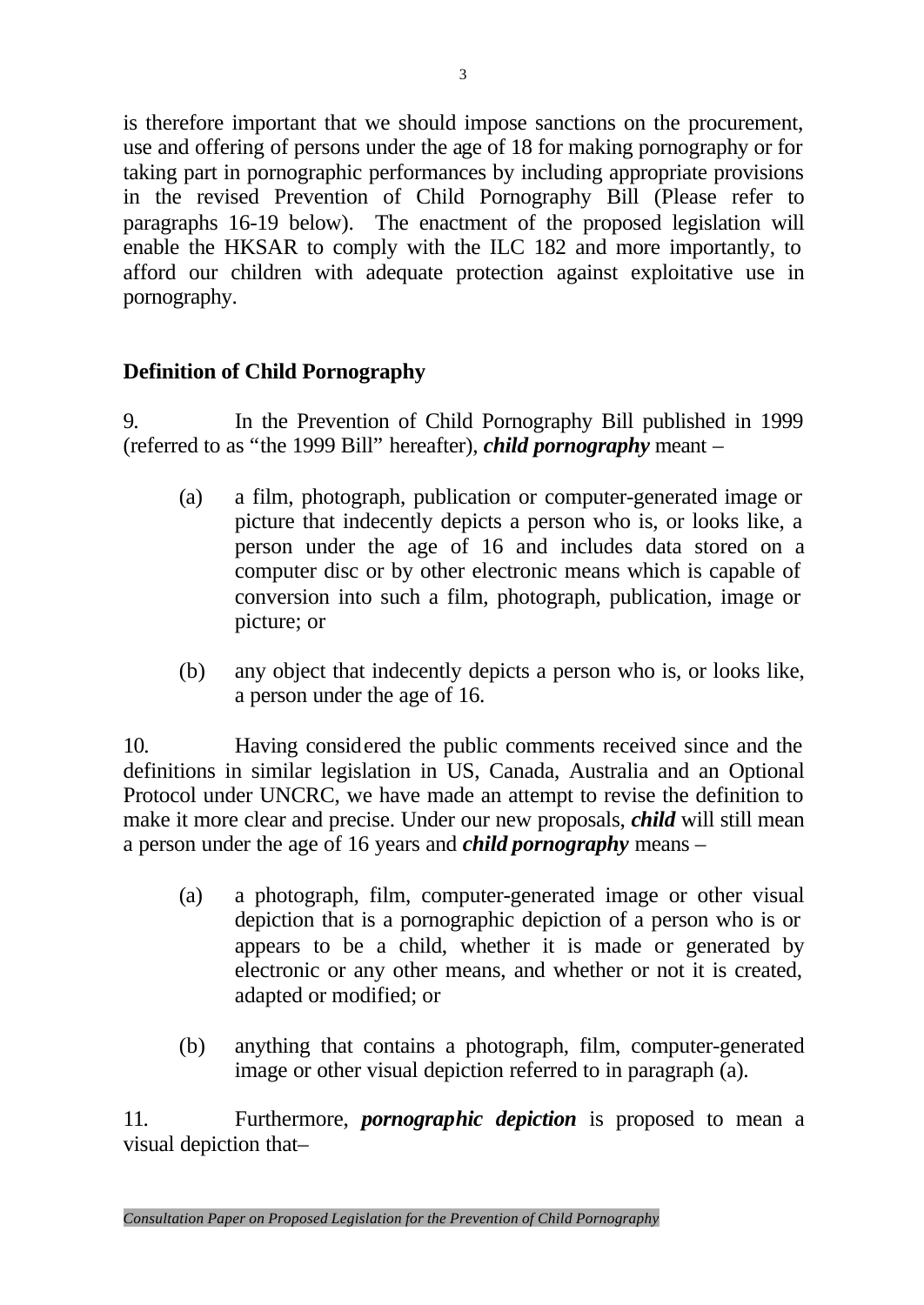- (a) depicts a person who is or appears to be engaged in explicit sexual conduct; or
- (b) depicts in a sexual manner or context the genitals or anal region of a person or the breast of a female person.

12. The revised definition provides for two distinct levels of pornographic depiction, each of which is manifest in depicting a certain level of sexual element. We believe that such a definition is sufficiently tightly circumscribed to achieve the object of protecting children from sexual exploitation.

## **Statutory Defence Clause**

13. The 1999 Bill sought to create offences to prohibit printing, making, producing, reproducing, importing, copying, distributing, publishing, advertising and possessing child pornography. Appropriately high penalty levels were proposed to provide sufficient deterrent effect. For the avoidance of doubt and to ensure that innocent people would not be inadvertently caught under the Bill, a statutory defence was available to the effect that -

"Where a person is charged with an offence under the Bill, there shall be a defence for him if it is established by evidence that he had a legitimate cause for doing the act."

14. Since the publication of the 1999 Bill, the defence clause had been criticised for being vague and inappropriate. We decided therefore to improve and clarify it. The revised proposal is that a statutory defence to the offences will be available to the defendant if the alleged child pornography is found to have artistic merit or is for a genuine educational, scientific or medical purpose or for a genuine family purpose or that the act otherwise served the public good and did not extend beyond what served the public good.

15. We are fully aware of the human rights concerns that the Bill may generate and that the proposed provisions may interfere with a person's right to freedom of expression, particularly because mere possession of child pornography is proposed to be made an offence. Nevertheless, we believe that by clearly and carefully defining what is included as "child pornography", in conjunction with the availability of the statutory defence, a right balance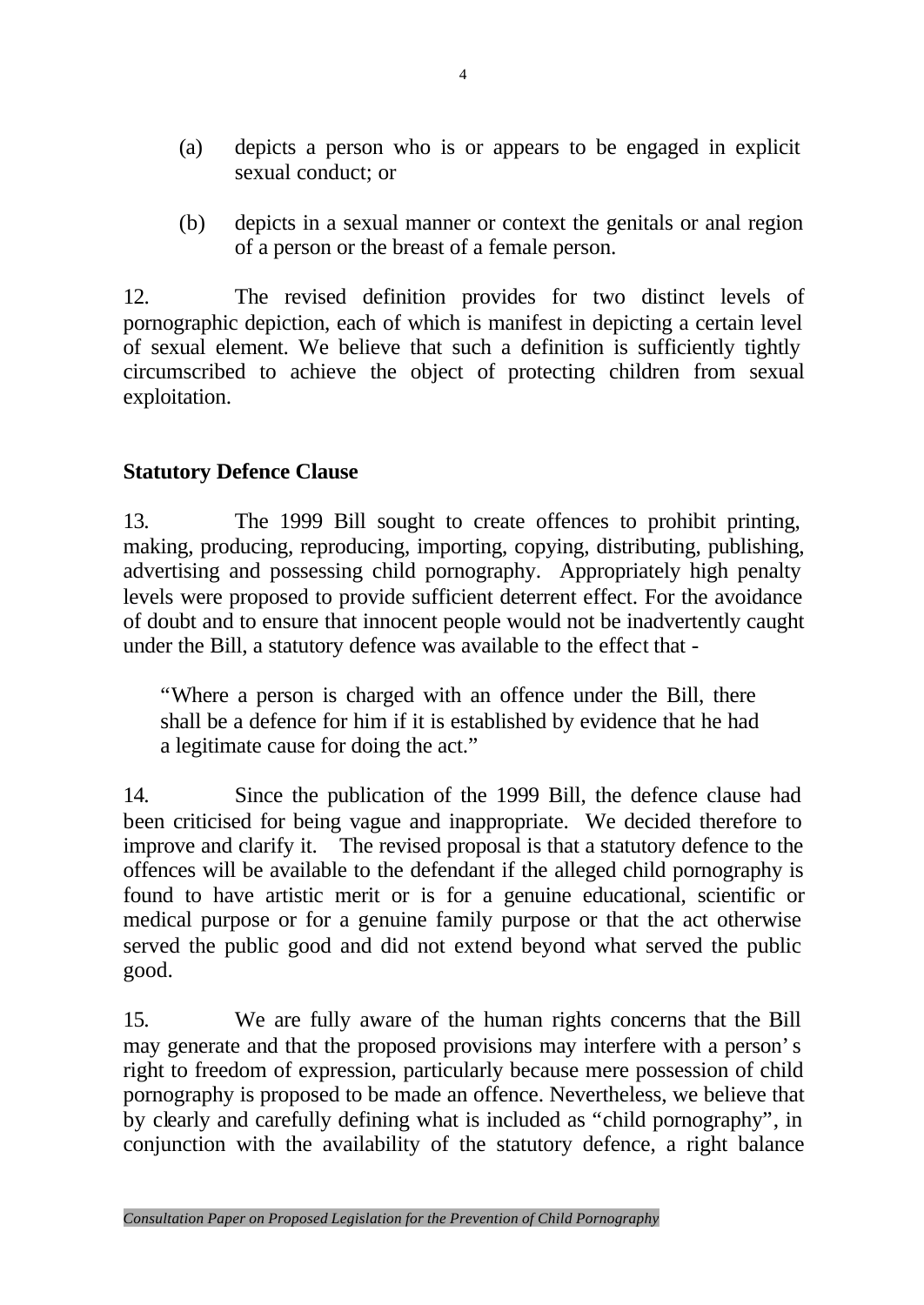between offering adequate protection to children and refraining from unnecessary infringement of freedom of expression is struck.

### **Procurement of persons under 18 years old for making pornography or for pornographic performances**

16. To comply with the ILC 182, it is proposed to add provisions under the Crimes Ordinance (to form part of the Prevention of Child Pornography Bill) to prohibit the use, procuring or offering of a person under the age of 18 to be pornographically depicted for making pornography or to participate in a live performance. In this connection, children under the age of 16 are considered more vulnerable. They may not be able to make independent decisions and give informed consent. We therefore consider that the level of protection for children under 16 should be higher than those of the age of 16 or above but under 18 (referred to as "between 16 and 18" hereafter), and propose a two-tier definition for pornographic depiction involving children.

17. On the one hand, procuring a person under the age of 16 is prohibited if the subject pornography or pornographic performance is a pornographic depiction within the proposed definition in paragraph 11 above. On the other hand, procuring a person between 16 and 18 is prohibited if the subject pornography or pornographic performance visually depicts the person –

- (a) as being or appearing to be engaged in explicit sexual conduct; or
- (b) for sexual purposes where the dominant feature of the depiction is the genitals or anal region of the person or, in the case of a female person, her breast.

18. This two-tier definition makes a distinction between the level of prohibition against procurement of children under 16 and those between 16 and 18. While category (a) of the two definitions is the same, the level of protection of children under 16 is higher in respect of category (b). For instance, visual depiction in a sexual manner or context of the sexual parts of a person under 16 may constitute an offence for procurement even without showing the sexual parts as dominant feature. Taking into account the need to offer stronger protection to children under 16, we believe that this distinction is proportionate and necessary. However, it should be noted that no defence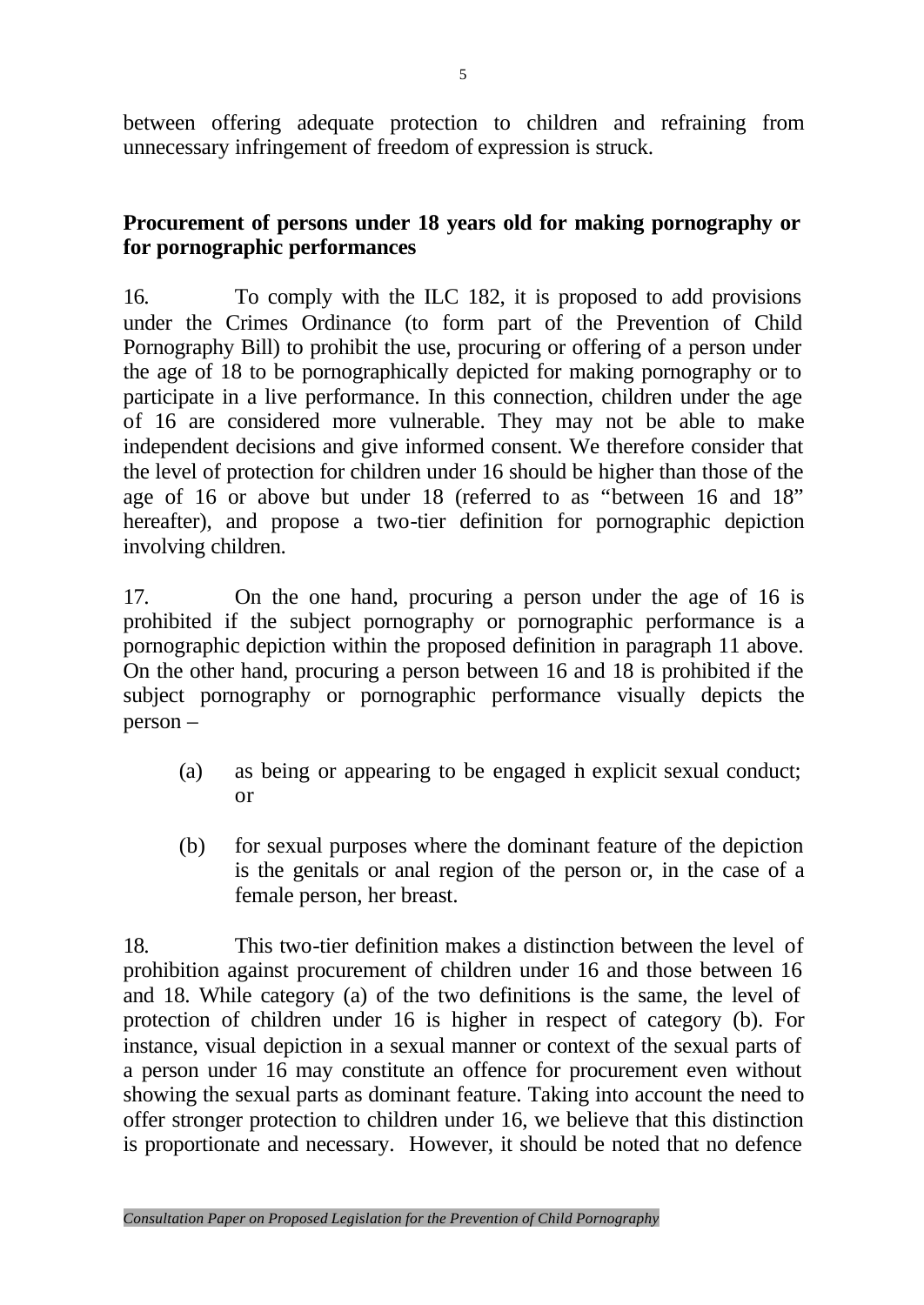clause will be proposed for these procurement offences because in procuring a child, actual contacts are made with the child concerned. The exploitation is similar and in many circumstances no less serious than that incurred in other sexual offences involving a child. Furthermore, a procurer is in a position to ascertain the age of the child being procured and is the one who directly exploits the child. Given the tight definition of pornographic depiction and the heinous nature of procurement offences, it would not be appropriate to provide a statutory defence clause.

19. Nevertheless, this procurement offence is only applicable to acts conducted in Hong Kong. In other words, procurement acts that occur outside Hong Kong will not be governed by the proposed legislation. Likewise, local distributors of foreign films will not be required to ascertain the age of the actors and actresses in the films. However, after the Bill is passed, local film-makers or scouting agents should refrain from procuring or employing persons under 18 to be pornographically depicted in pictures or movies with reference to the two-tier definition of pornographic depiction under the Bill.

# **Child Sex Tourism**

20. Our proposals concerning child sex tourism will remain largely the same as those contained in the published Crimes (Amendment) Bill 1999, in which we proposed –

- (a) to provide extra-territorial effect to a list of sexual offences under the Crimes Ordinance, Cap. 200, if the victim is under 16 years of age; and
- (b) to criminalise the arranging and advertising of child sex tours.

21. During the consultation in 1998/1999, the relevant proposals were widely supported. Further comments were received after the Amendment Bill's publication in the Gazette but they were mainly on the technical and textual aspects.

### **Combination into One Bill**

22. In view of the common objective of protection of children against sexual exploitation, we have decided that the Prevention of Child